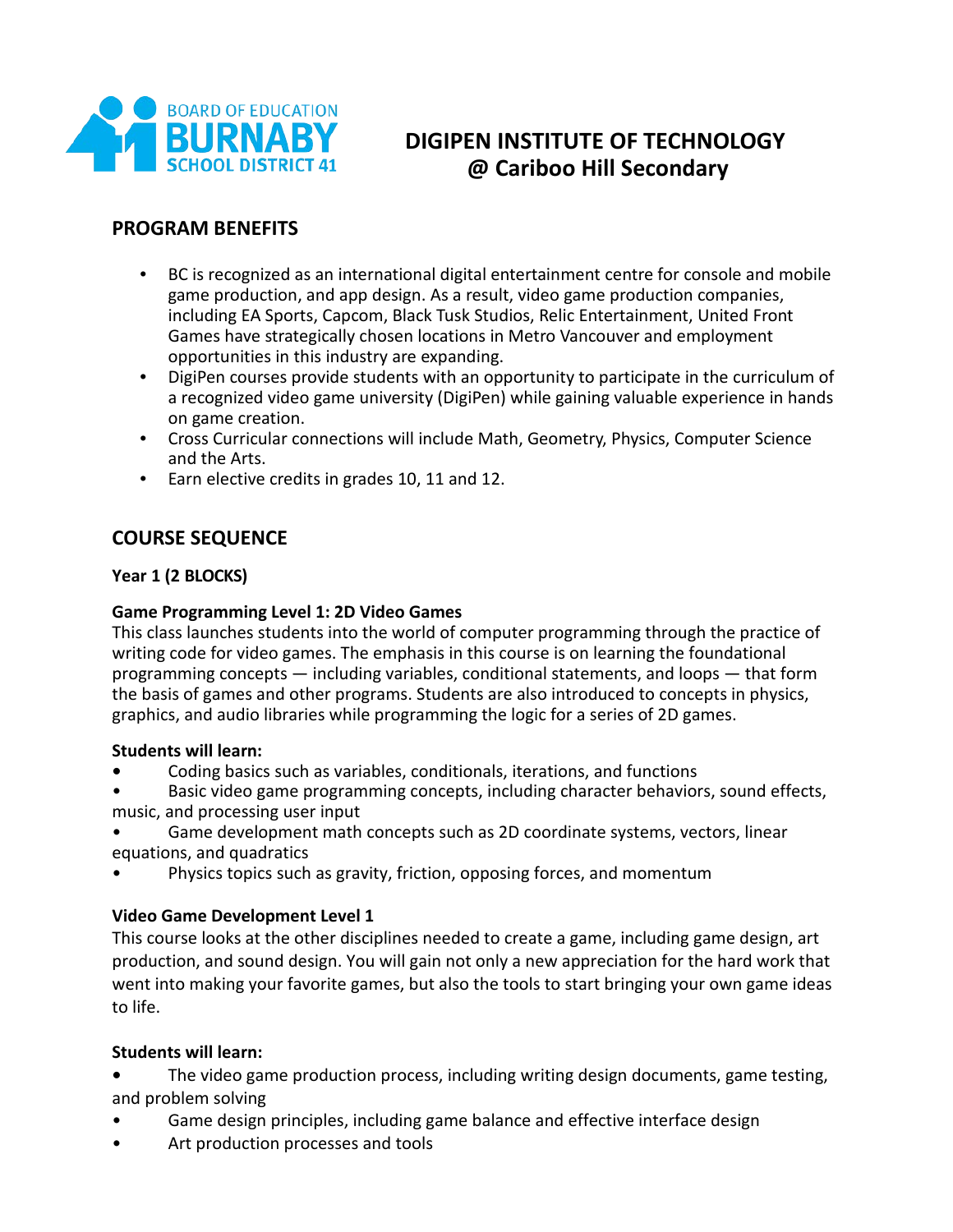### **Year 2 (2 BLOCKS)**

#### **Game Programming Level 2: 2D and 3D Video Games**

Expanding on the knowledge and skills learned in Game Programming Level 1, students will study more advanced programming concepts — allowing them to create more exciting and robust projects. Topics covered include functions and graphical programming. This includes larger projects that incorporate concepts from both Game Programming Level 1 and Level 2.

#### **Students will learn:**

- **•** Intermediate programming techniques
- Graphics principles and Cartesian mathematical concepts
- Design and execution of larger programming projects

#### **Video Game Development Level 2**

Building on what you learned in Video Game Development Level 1, you will dive deeper into the other disciplines needed to create a game, including game design, art production, and sound design. You will be creating an art style guide and a mock game screen for your game. As well as learning about the theories and principles of good game design.

#### **Students will learn:**

- **•** Principles and theories of 2D game design and system design
- Art production process using thumbnails, research, value composition, and final render

#### **Year 3-5**

#### **Game Programming and Game Development Level 3: 2D and 3D Video Games**

Students will form game development teams and create their own 2D or 3D game. Students will also learn more in-depth skills needed to create those games such as creating animation and 3D modeling.

#### **Students will learn:**

- **•** Principles of animation and creating animations in the Unity Game Engine
- 3D modeling using Blender
- Principles and theories of 3D game design and system design
- Skills needed to work as a part of a game development team